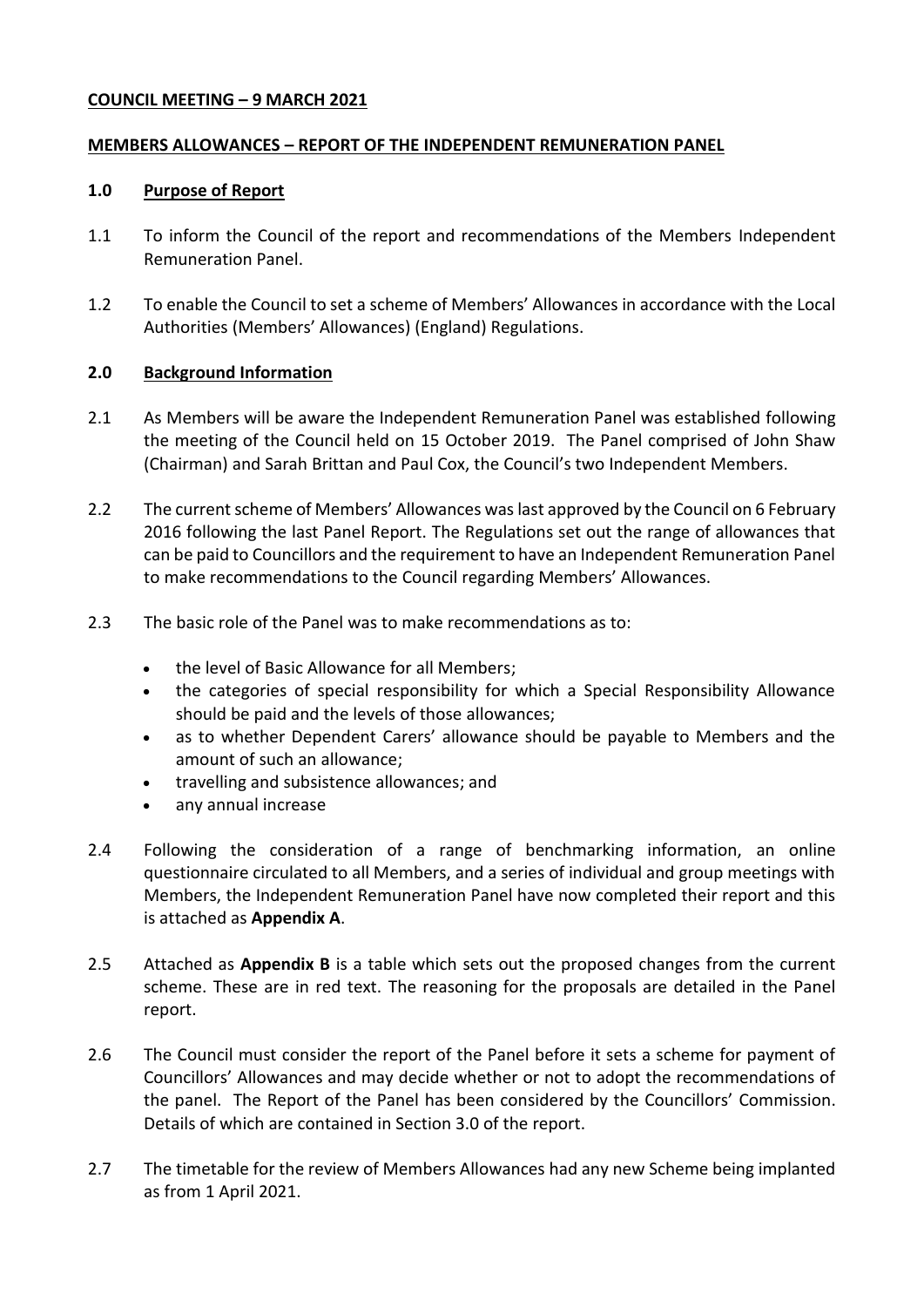## **3.0 Councillors' Commission**

- 3.1 The Commission considered the content of the report at their meeting held on 25 February 2021.
- 3.2 The Commission were minded to recommend the Full Council to approve the proposed new scheme of Members Allowances as set out in the Panel report. However, they recognised that the Full Council may consider that it may not be appropriate to implement at the current time given the impact of the pandemic.
- 3.3 In addition, the Councillors' Commission raised a specific question in respect of paragraph 4.7 of the Panel report, as the Panel had not recommended any form of allowance for Members of the Planning Committee, but had suggested that this issue 'might be better addressed in other ways'.
- 3.4 The Commission asked the Panel to define these 'other ways' and the formal response of the Panel was as follows:

"The Panel welcome the further enquiry from the Councillors Commission in relation to the Planning Committee. As indicated in the report, we considered that the issue of the length of time spent by members of the Planning Committee might be addressed in other ways. We didn't feel that elaborating on this was part of our remit as these are really matters for the Council. However, to expand further we feel that the Council could consider the best practice of other local authorities in relation to the administration of the Planning Committee in order to reduce the current workload. Ideas which the Panel felt could be considered were utilising technology to reduce the requirements for site visits (as has occurred during Covid); reducing the lengths of committee reports; and reducing the numbers of applications being considered by the Committee".

3.5 This matter can be addressed by the Councillors' Commission and was felt did not need to delay the Council in determining whether or not to implement the new Scheme of Members Allowances as recommended by the Panel.

# **4.0 Financial Implications (FIN20-21/1062)**

- 4.1 The changes to Members' allowances as outlined in **Appendices A** and **B** are forecasted to result in an additional £20,518 of full-year costs in 2021/22. This assumes a 0% pay award for 2021/22.
- 4.2 A 1% pay award has been assumed in the Revenue Budget and Council Tax Setting 2021/22 report to be presented to Full Council on 9 March 2021. If the Members' allowances in red text in **Appendix B** are uplifted by 1%, the changes to Members' allowances are forecasted to result in an additional £23,339 of full-year costs in 2021/22.

# **5.0 RECOMMENDATION**

**That, having taken into account the views of the Councillors' Commission, the Council considersthe report of the Independent Remuneration Panel on Members Allowances and determines whether to implement a new Scheme with effect from 1 April 2021.**